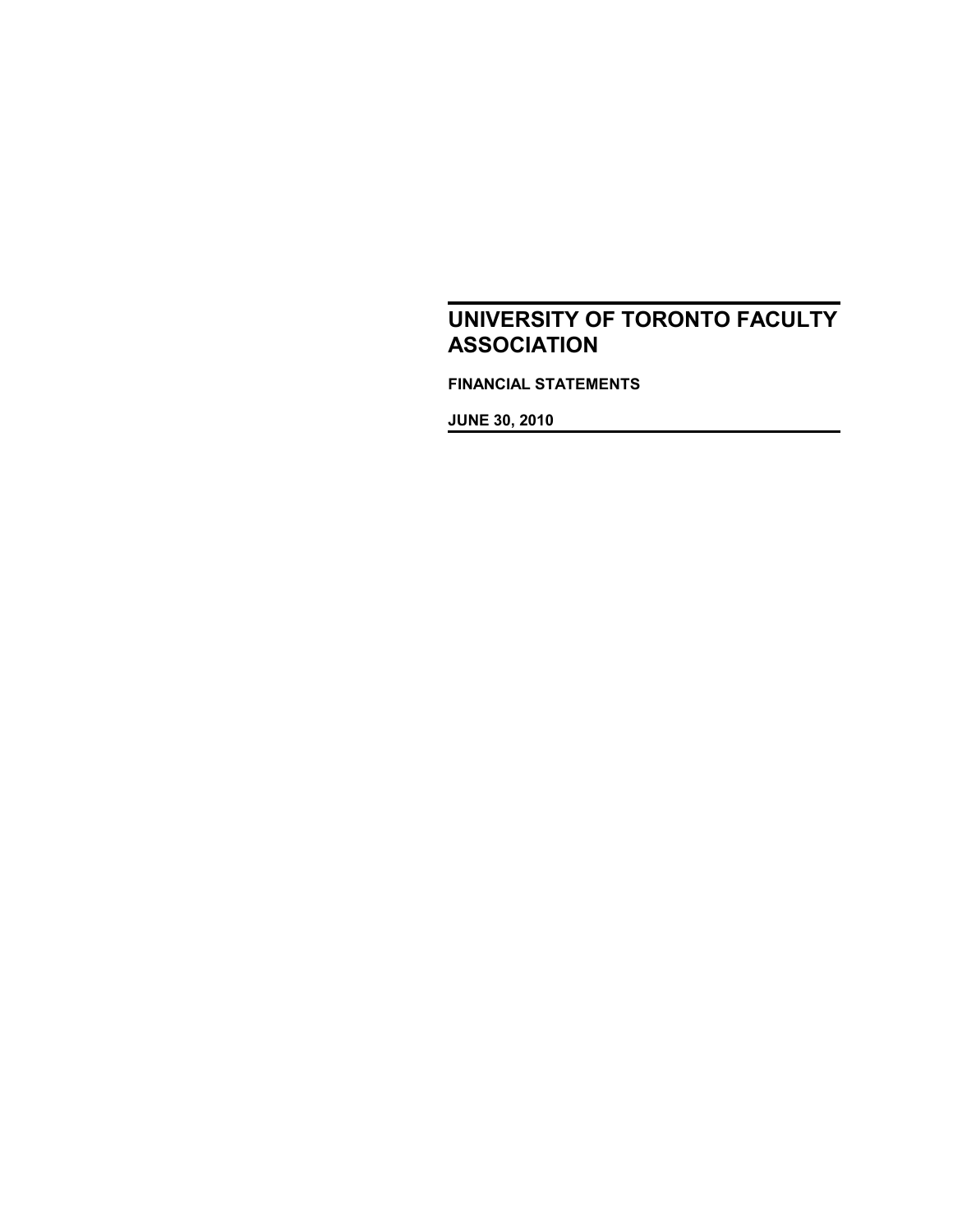#### **AUDITORS' REPORT**

To the Members, University of Toronto Faculty Association:

We have audited the balance sheet of the University of Toronto Faculty Association as at June 30, 2010 and the statements of changes in fund balances and unrestricted operations and cash flows for the year then ended. These financial statements are the responsibility of the Association's management. Our responsibility is to express an opinion on these financial statements based on our audit.

Except as explained in the following paragraph, we conducted our audit in accordance with Canadian generally accepted auditing standards. Those standards require that we plan and perform an audit to obtain reasonable assurance whether the financial statements are free of material misstatement. An audit includes examining, on a test basis, evidence supporting the amounts and disclosures in the financial statements. An audit also includes assessing the accounting principles used and significant estimates made by management, as well as evaluating the overall financial statement presentation.

The Association derives revenue from membership fees, the completeness of which is not susceptible to satisfactory audit verification. Accordingly, our verification of membership fees was limited to the amounts recorded in the records of the Association and we were not able to determine whether any adjustments might be necessary to revenues, excess of expenses over revenue, current assets and fund balances.

In our opinion, except for the effect of adjustments, if any, which we might have determined to be necessary had we been able to satisfy ourselves concerning the completeness of the revenues referred to in the preceding paragraph, these financial statements present fairly, in all material respects, the financial position of the Association as at June 30, 2010 and the results of its operations and its cash flows for the year then ended in accordance with Canadian generally accepted accounting principles.

Cowperthwaite Mehta

Chartered Accountants Licensed Public Accountants

August 11, 2010 Toronto, Ontario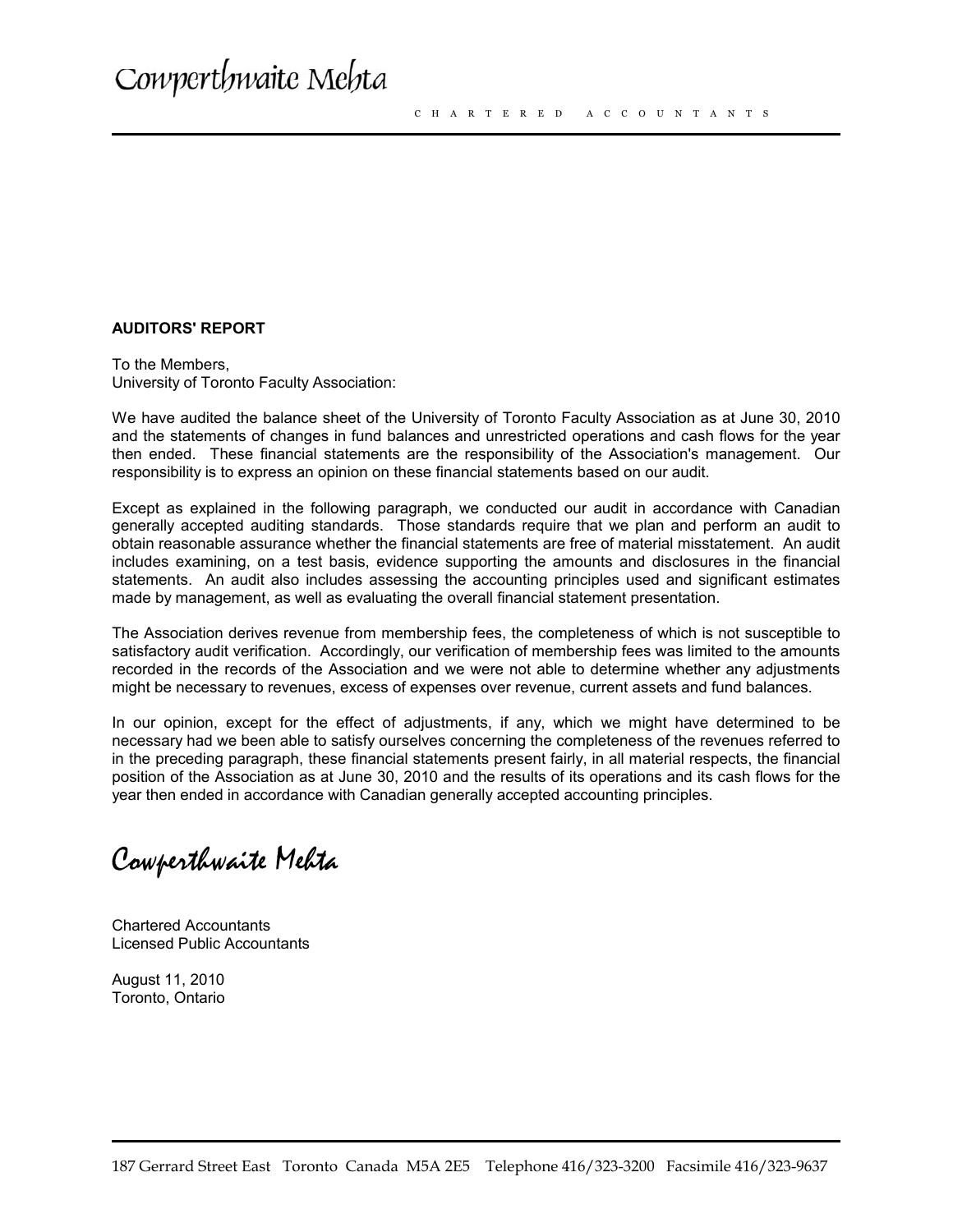### **BALANCE SHEET**

### AS AT JUNE 30, 2010

| 2010                                                       | 2009                                                        |
|------------------------------------------------------------|-------------------------------------------------------------|
|                                                            |                                                             |
| \$<br>203,576<br>2,203,731<br>11,903<br>7,308<br>2,426,518 | \$.<br>201,688<br>2,169,685<br>15,975<br>8,299<br>2,395,647 |
| 73,357<br>\$2,499,875                                      | 107,759<br>\$2,503,406                                      |
|                                                            |                                                             |
| 264,436<br>\$                                              | 116,658<br>S                                                |
| 73,357<br>750,000<br>1,412,082<br>2,235,439                | 107,759<br>750,000<br>1,528,989<br>2,386,748<br>\$2,503,406 |
|                                                            | \$2,499,875                                                 |

Approved on behalf of the UTFA Council:

Luite PRESIDENT

see accompanying notes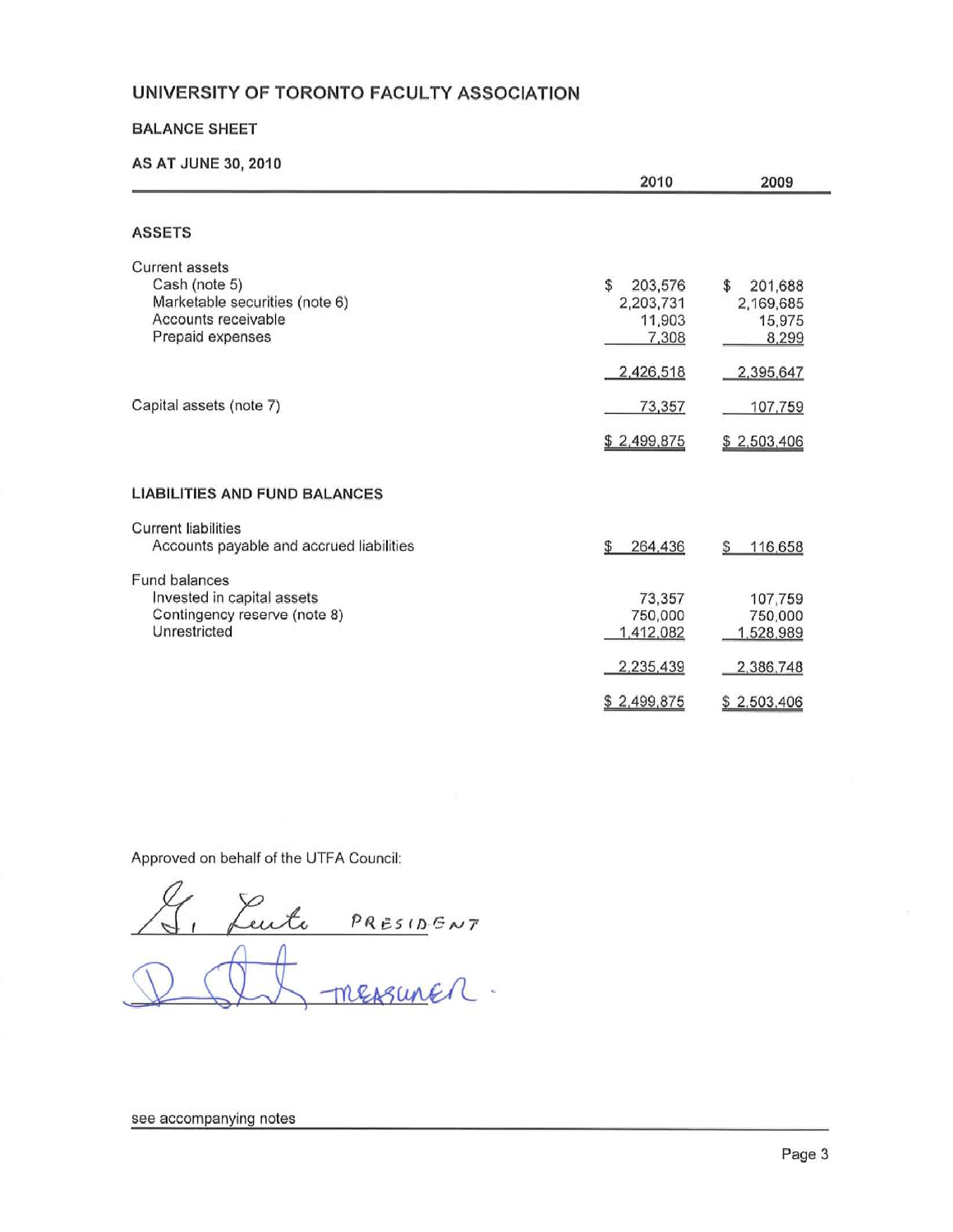# **STATEMENT OF CHANGES IN FUND BALANCES**

# **FOR THE YEAR ENDED JUNE 30, 2010**

|                                                            |              |                               |    |                                    | 2010        | 2009        |  |
|------------------------------------------------------------|--------------|-------------------------------|----|------------------------------------|-------------|-------------|--|
|                                                            | Unrestricted | Invested in<br>capital assets |    | Contingency<br>reserve<br>(note 8) | Total       | Total       |  |
| Balance, beginning of year                                 | \$1,528,989  | \$<br>107,759                 | \$ | 750,000                            | \$2,386,748 | \$2,452,486 |  |
| Excess of expenses over<br>revenue                         | (151, 309)   |                               |    |                                    | (151, 309)  | (58, 933)   |  |
| Adjustment to fair market<br>value of investments (note 3) |              |                               |    |                                    |             | (6,805)     |  |
| Purchase of capital assets                                 | (6, 543)     | 6,543                         |    |                                    |             |             |  |
| Amortization                                               | 40,945       | (40, 945)                     |    |                                    |             |             |  |
| Balance, end of year                                       | \$1,412,082  | 73,357                        | S  | 750,000                            | \$2,235,439 | \$2,386,748 |  |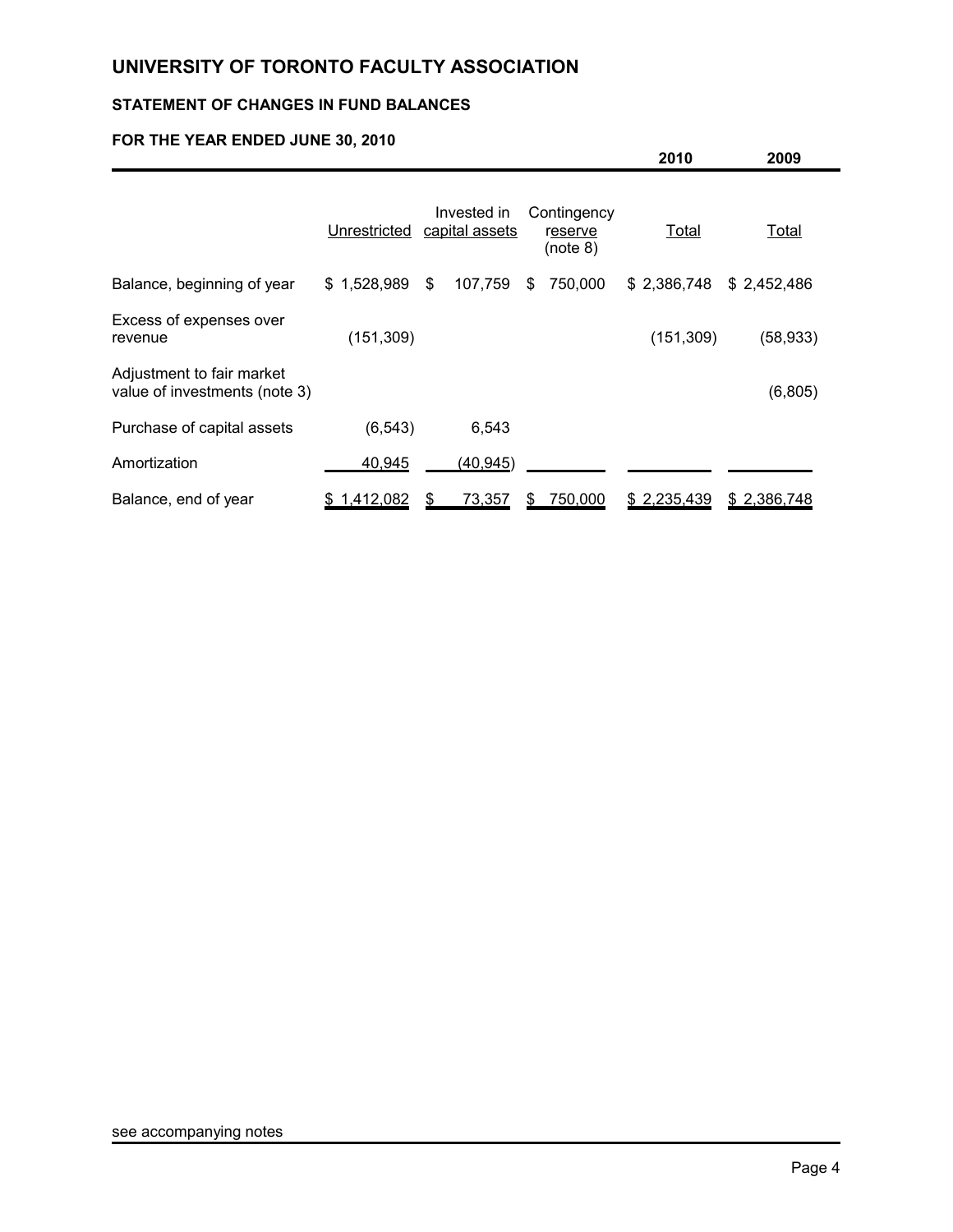# **STATEMENT OF UNRESTRICTED OPERATIONS**

# **FOR THE YEAR ENDED JUNE 30, 2010**

|                                                               | 2010             | 2009            |
|---------------------------------------------------------------|------------------|-----------------|
|                                                               |                  |                 |
| <b>REVENUE</b>                                                |                  |                 |
| Membership fees (note 9)                                      | \$2,282,174      | \$2,204,371     |
| Operating subsidies (note 10)                                 | 67,033           | 70,822          |
| Investment income (loss)                                      | 62,700           | (82, 679)       |
|                                                               | 2,411,907        | 2,192,514       |
| <b>EXPENSES</b>                                               |                  |                 |
| Legal, audit and consulting                                   | 827,063          | 665,922         |
| Staffing and related                                          | 709,247          | 580,853         |
| Canadian Association of University Teachers fees              | 338,755          | 321,930         |
| Ontario Confederation of University Faculty Associations fees | 289,699          | 270,118         |
| <b>Stipends</b>                                               | 98,608           | 88,800          |
| Special projects                                              | 77,018           | 92,820          |
| Rent                                                          | 59,312           | 59,312          |
| Meetings, conferences and training                            | 39,881           | 27,055          |
| Office and general                                            | 36,215           | 41,693          |
| Committee expenses                                            | 18,323           | 16,295          |
| Office equipment                                              | 9,265            | 16,239          |
| Insurance                                                     | 8,403            | 5,839           |
| Tuition scholarships                                          | 4,991            | 5,329           |
| Library                                                       | 2,993            | 2,081           |
| Advertising and communications                                | 2,498            | 9,191           |
| Donations and contributions                                   |                  | 7,100           |
| Amortization                                                  | 40,945           | 40,870          |
|                                                               | 2,563,216        | 2,251,447       |
| <b>EXCESS OF EXPENSES OVER REVENUE</b>                        |                  |                 |
| <b>FOR THE YEAR</b>                                           | (151, 309)<br>\$ | \$<br>(58, 933) |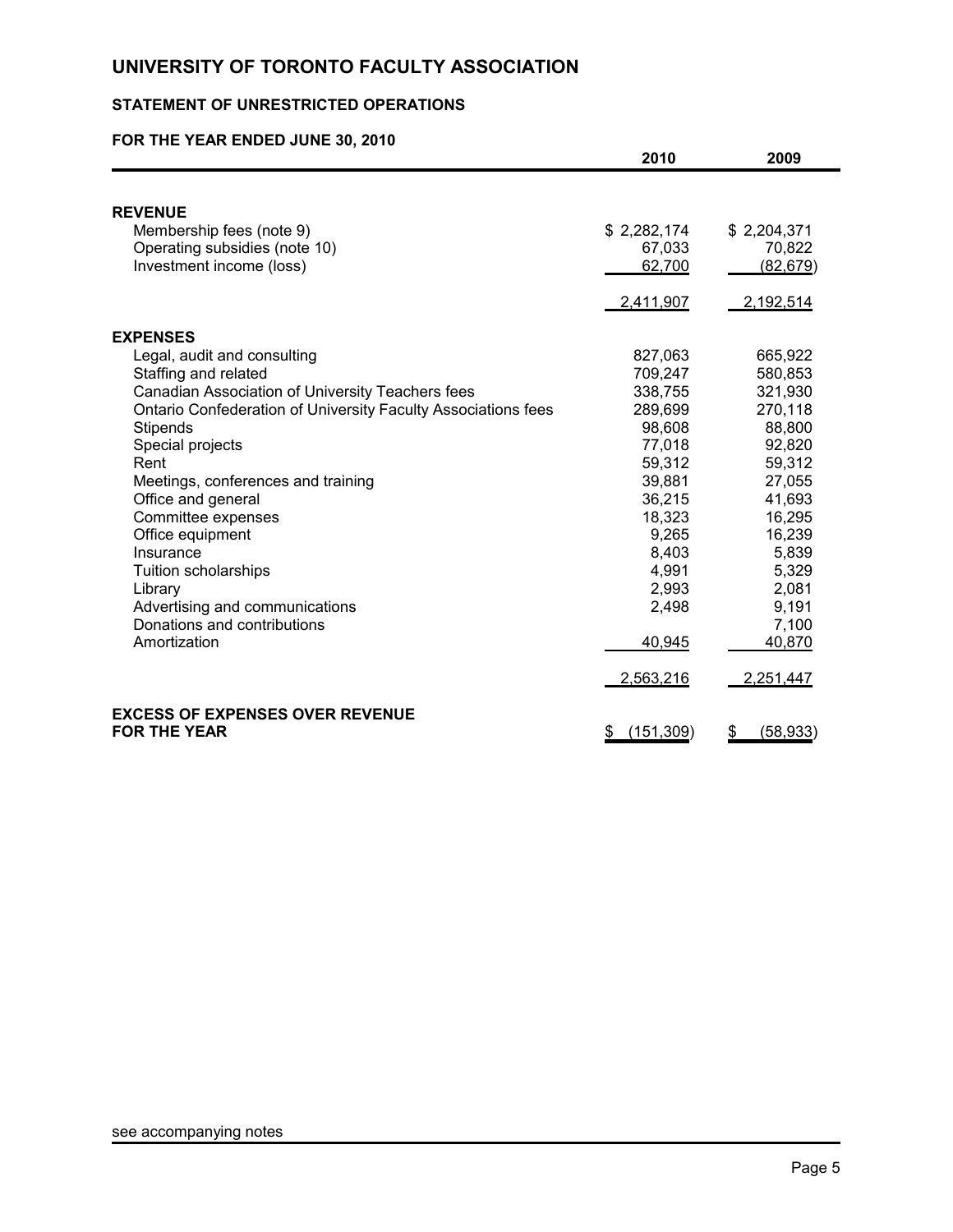# **STATEMENT OF CASH FLOWS**

# **FOR THE YEAR ENDED JUNE 30, 2010**

|                                                                 | 2010             | 2009              |
|-----------------------------------------------------------------|------------------|-------------------|
|                                                                 |                  |                   |
| <b>OPERATING ACTIVITIES</b>                                     |                  |                   |
| Excess of expenses over revenue for the year<br>Non-cash items: | (151, 309)<br>\$ | \$<br>(58, 933)   |
| Adjustment to fair market value of investments (note 3)         |                  | (6,805)           |
| Amortization                                                    | 40,945           | 40,870            |
| Net change in non-cash working capital items (below)            | 152,841          | 12,214            |
| Cash provided by (used in) operations                           | 42,477           | (12, 654)         |
| <b>INVESTING ACTIVITIES</b>                                     |                  |                   |
| Decrease (increase) in marketable securities                    | (34,046)         | 92,748            |
| Purchase of capital assets                                      | (6, 543)         | (41, 834)         |
| Cash provided by (used in) investing activities                 | (40, 589)        | 50,914            |
| <b>NET CASH ACTIVITY FOR THE YEAR</b>                           | 1,888            | 38,260            |
| <b>CASH, BEGINNING OF YEAR</b>                                  | 201,688          | 163,428           |
| <b>CASH, END OF YEAR</b>                                        | 203,576          | 201,688           |
|                                                                 |                  |                   |
| Net change in non-cash working capital items:                   |                  |                   |
| Accounts receivable                                             | \$<br>4,072      | \$<br>(6, 727)    |
| Prepaid expenses<br>Accounts payable                            | 991<br>147,778   | (2,966)<br>21,907 |
|                                                                 |                  |                   |
|                                                                 | 152,841          | 12,214            |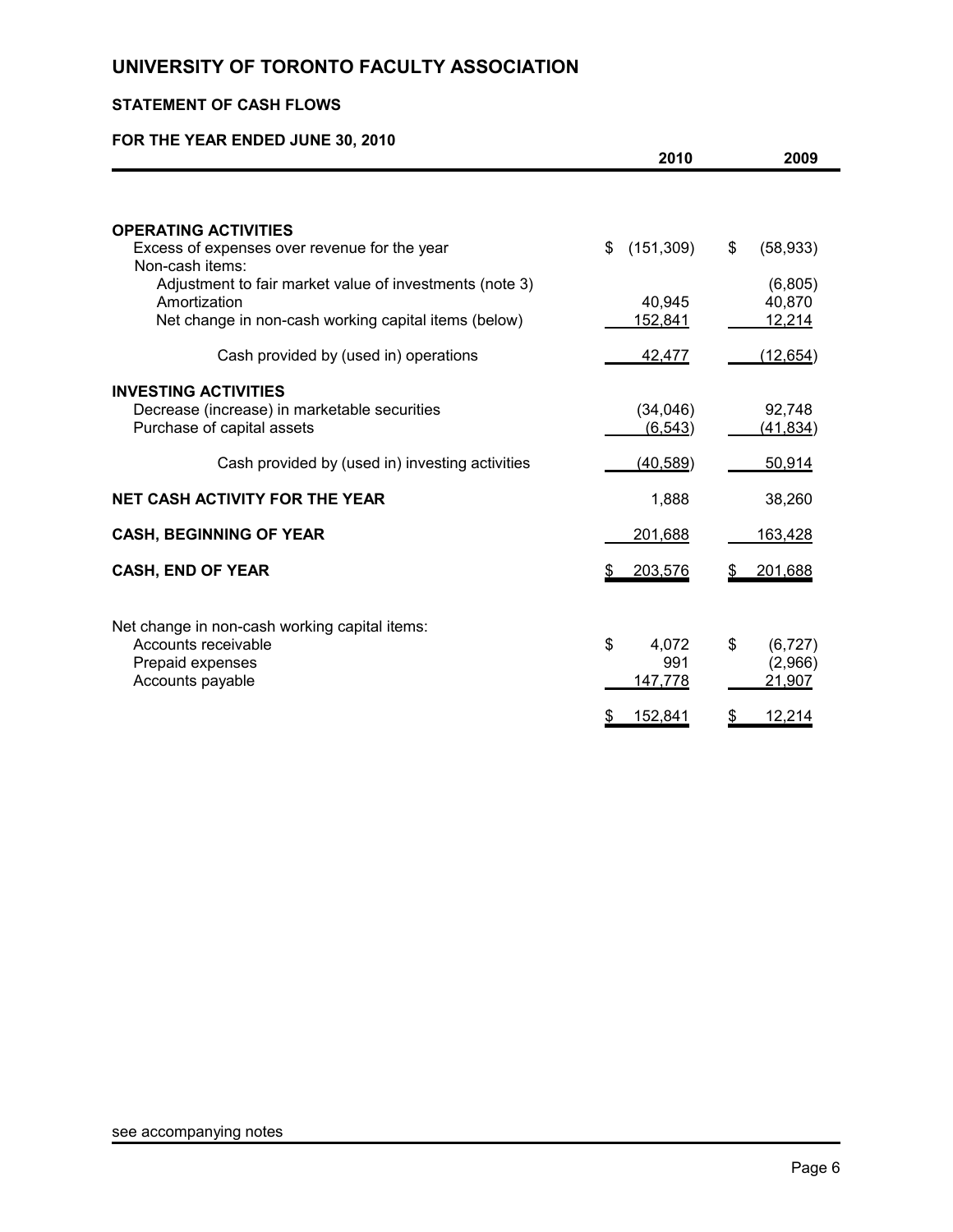### **NOTES TO THE FINANCIAL STATEMENTS**

### **JUNE 30, 2010**

### **1. THE FUND**

The University of Toronto Faculty Association (the "Association") is an unincorporated association that was formed in 1940. The purpose of the Association is to promote the welfare of current and retired faculty, librarians and research associates of the University of Toronto, the University of St. Michael's College, the University of Trinity College and Victoria University and generally to advance the interests of teachers, researchers and librarians in Canadian universities.

The affairs of the Association are managed by a Council of about 60 people, who are elected by the membership on a constituency basis for three-year terms.

The Association is exempt from income taxes under section 149(1)(l) of the Income Tax Act.

### **2. SIGNIFICANT ACCOUNTING POLICIES**

The Association follows accounting principles generally accepted in Canada in preparing its financial statements. The significant accounting policies used are as follows:

#### **Marketable securities held-for-trading**

The Association has classified their marketable securities as "held-for-trading". The marketable securities are recognized at fair value based on market prices. Gains and losses from dispositions and fluctuations in market value are recognized in the statement of operations in the period in which they arise.

#### **Capital assets**

Capital assets are recorded at cost. Amortization is provided on a straight line basis over the assets' estimated useful lives as follows:

| Furniture and equipment | Straight-line over 5 years |
|-------------------------|----------------------------|
| Computer equipment      | Straight-line over 3 years |
| Leasehold improvements  | Straight-line over 5 years |

In the year of acquisition, amortization is charged at one-half the normal rates.

Capital assets are reviewed for impairment as whenever events or changes in circumstances indicate that the carrying value of an asset may not be recoverable. Impairment is assessed by comparing the carrying amount of an assets with its expected future net undiscounted cash flows from use together with its residual value (net recoverable value). If such assets are considered impaired, the impairment to be recognized is measured by the amount by which the carrying amount of the assets exceed its fair value. Any impairment results in a write-down of the asset and charge to income during the year.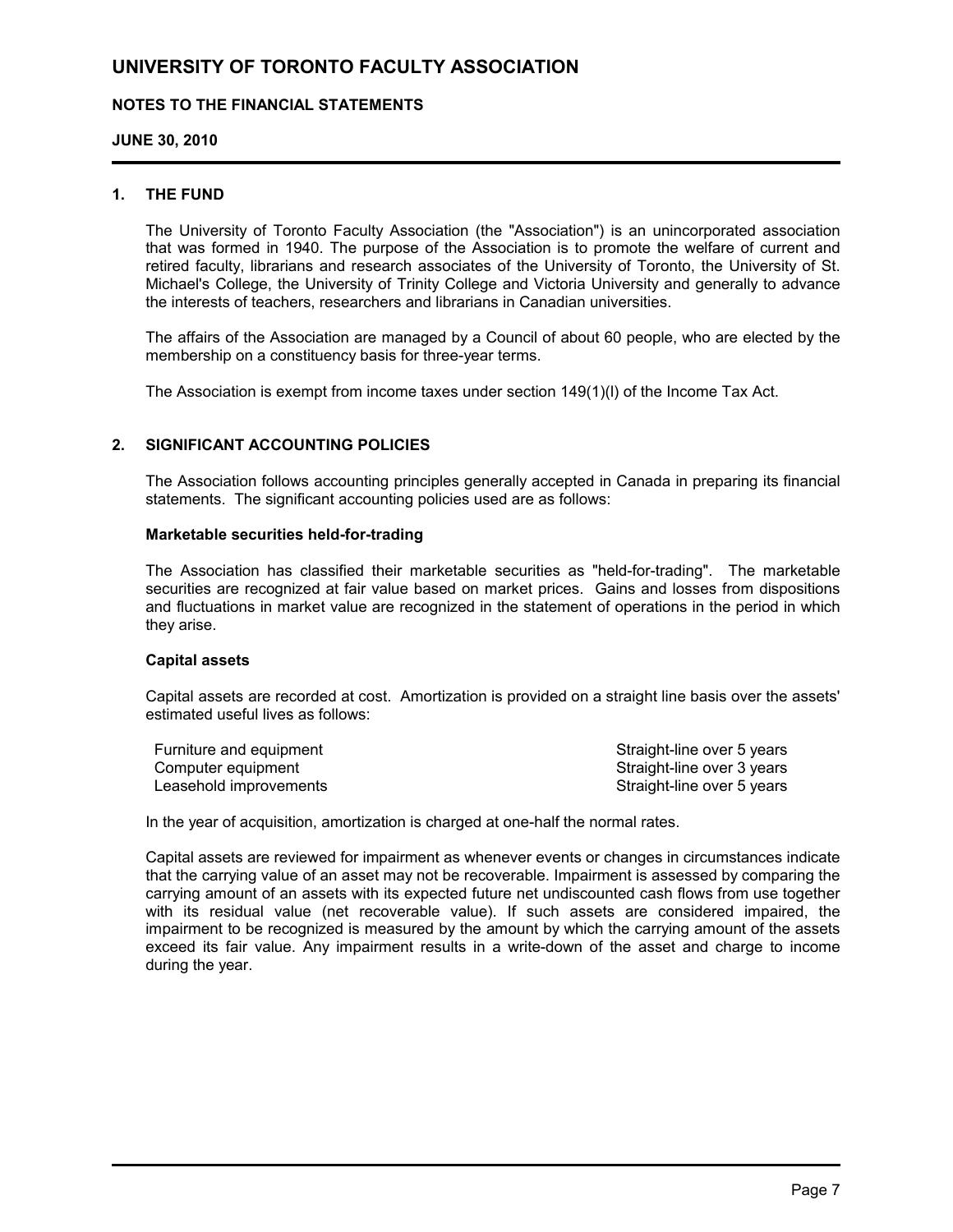### **NOTES TO THE FINANCIAL STATEMENTS**

#### **JUNE 30, 2010**

#### **Revenue recognition**

The Association follows the deferral method of accounting for revenue. Membership fees revenue is comprised of unrestricted contributions that are recognized as revenue when received or receivable, if the amount to be received is readily determinable and collection is reasonably assured.

Restricted contributions, if any, are recognized as revenue in the year in which the related expenses are incurred. Unspent restricted contributions are reported as deferred revenue on the statement of financial position.

Membership fees are calculated by multiplying a mill rate, as set by the organization, by the member's salary.

Operating subsidies are recognized in the period that the corresponding expense is incurred.

The change in fair value of the marketable securities for the year is included in investment income in the statement of operations. The investment income is composed of realized gains or losses for the year, unrealized gains or losses for the year, and interest and dividend income earned during the year.

#### **Expense recognition**

Expenses are recognized when incurred. The free rent is recorded at its contractual value (note 10).

### **Use of estimates**

The preparation of the financial statements in conformity with Canadian generally accepted accounting principles requires management to make estimates and assumptions that affect the reported amounts of assets and liabilities at the date of the financial statements and the reported amounts of revenue and expenses during the reporting period. Estimates are used when accounting for certain items such as asset impairments and disclosure of contingent assets and liabilities.

By their nature, these estimates are subject to measurement uncertainty and the effect on the financial statements of changes in such estimates in future periods could be significant.

### **3. CHANGE IN ACCOUNTING POLICY**

The Association has applied on a prospective basis the recommendations of the Canadian Institute of Chartered Accountants regarding the recognition, measurement and presentation of financial instruments in the financial statements following the release of Sections 3855, "Financial Instruments - Recognition and measurement", and 3861, "Financial instruments - Disclosure and presentation." The Association has designated their investments as held for trading. As a result of adopting these standards prospectively, the Association recorded a non-cash decrease in the carry value of investments held for trading and unrestricted net assets of \$6,805 as at July 1, 2008.

As a result of this change, any unrealized investment gains or losses are recorded in the statement of operations in the year they occur.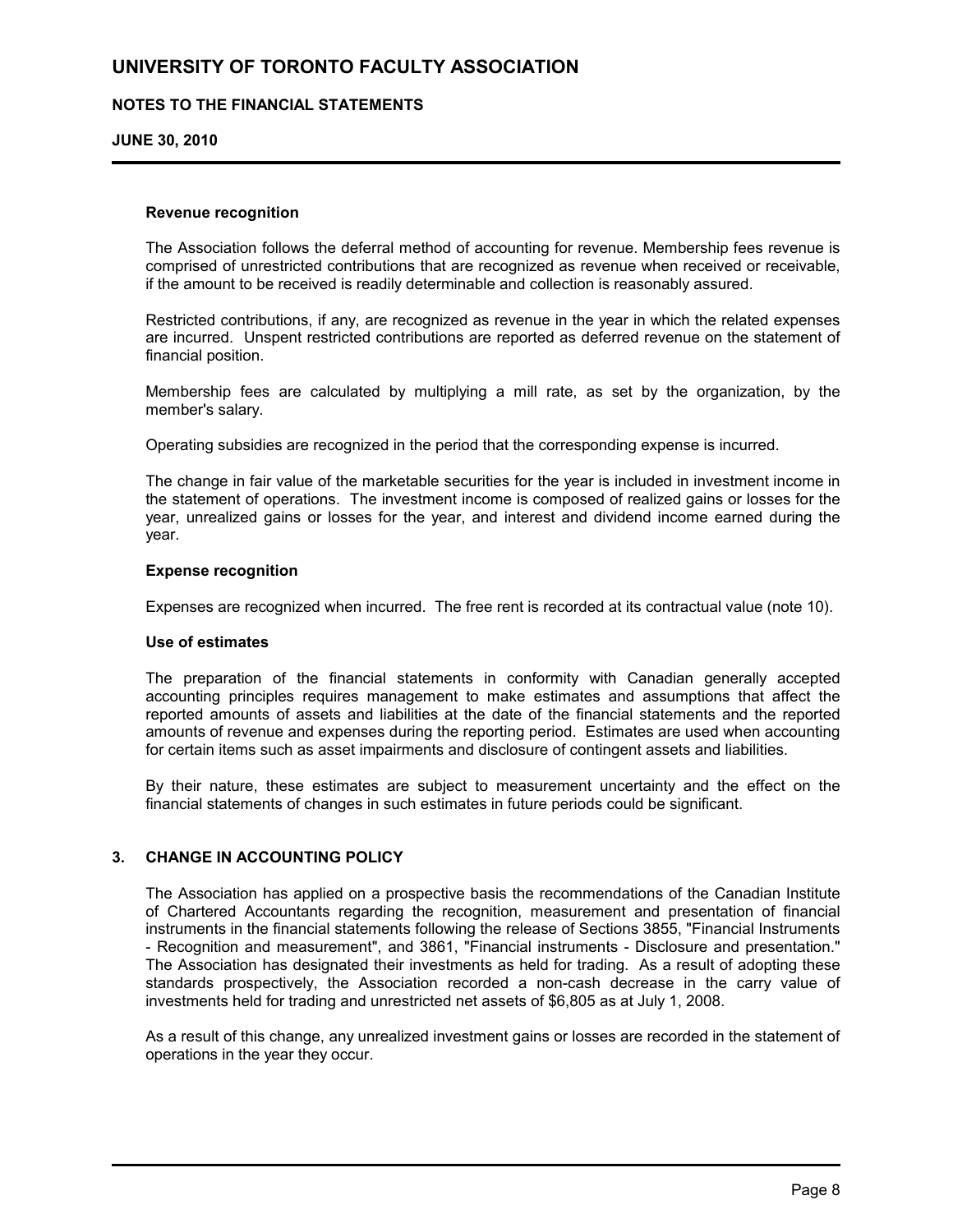### **NOTES TO THE FINANCIAL STATEMENTS**

#### **JUNE 30, 2010**

#### **4. FINANCIAL INSTRUMENTS AND RISKS**

#### **Fair value of financial instruments**

The fair value of cash, accounts receivable, and accounts payable and accrued liabilities is approximately equal to their carrying value due to the short-term maturity of these instruments.

The fair value of investments in listed companies and mutual funds is approximately equal to their quoted market value.

### **Credit and concentration risks**

A concentration of credit risk arises when a group of customers has a common economic characteristic, so their ability to meet their obligations is expected to be affected similarly by changes in economic or other conditions. For the Association, significant concentration of risk is related to the University of Toronto and its affiliated colleges which is the employer of all its members.

### **5. CASH**

Cash is composed of:

|                            | 2010           | 2009         |
|----------------------------|----------------|--------------|
| Cash in bank               | 162,777        | 187,956<br>S |
| TD Waterhouse cash balance | 27,050         |              |
| Cash equivalents           | 13.449         | 13,432       |
| Petty cash                 | 300            | 300          |
|                            | <u>203,576</u> | 201,688      |

### **6. INVESTMENTS**

Marketable securities, which are classified as held-for-trading and are held by TD Waterhouse (CIBC Investors Edge and CIBC Securities in 2009), are composed of the following, at market value:

|                                       | 2010         | 2009                   |
|---------------------------------------|--------------|------------------------|
| Mutual funds<br>Fixed income equities | \$2,203,731  | \$2,047,484<br>122,201 |
|                                       | \$ 2,203,731 | \$2,169,685            |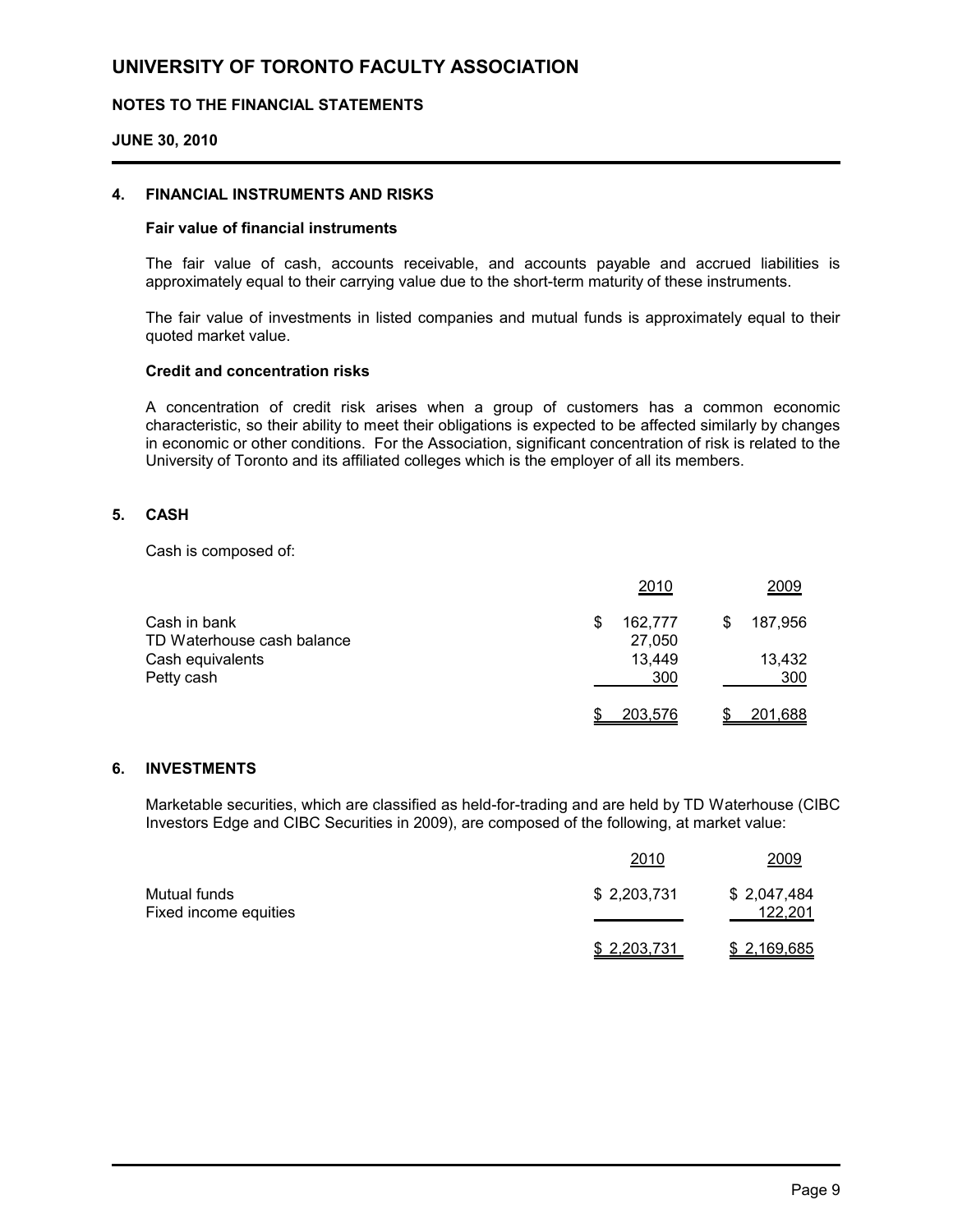## **NOTES TO THE FINANCIAL STATEMENTS**

### **JUNE 30, 2010**

### **7. CAPITAL ASSETS**

Capital assets, recorded at cost, are as follows:

| <u>oaphar accond, rocoraca al cool, are ac rolloffer</u> |                        | Accumulated           |                        |                       |
|----------------------------------------------------------|------------------------|-----------------------|------------------------|-----------------------|
|                                                          | Cost                   | Amortization          | 2010                   | 2009                  |
| Furniture and equipment<br>Computer equipment            | 99,234<br>\$<br>23,399 | 71.694<br>\$<br>9,519 | \$<br>27,540<br>13,880 | 40,837<br>S<br>14,046 |
|                                                          | 122,633                | 81,213                | 41,420                 | 54,883                |
| Leasehold improvements                                   |                        |                       | 31,937                 | 52,876                |
|                                                          |                        |                       | 73,357                 | 107,759               |

### **8. CONTINGENCY RESERVE**

The Association's Council has restricted \$750,000 of its net assets to be held as a reserve for salary, benefits and pension negotiations, major grievances, academic freedom and other contingencies. This internally-restricted amount is not available for other purposes without the approval of the Council.

### **9. MEMBERSHIP FEES**

Membership fees are from the following sources:

| University of Toronto               | \$2,249,895 | \$2,165,924  |
|-------------------------------------|-------------|--------------|
| <b>Retired members</b>              | 11.253      | 18.516       |
| University of Victoria College      | 13.699      | 11,105       |
| University of Trinity College       | 3.927       | 4.979        |
| University of St. Michael's College | 3,400       | <u>3,847</u> |
|                                     | \$2,282,174 | \$2,204,371  |

2010 2009